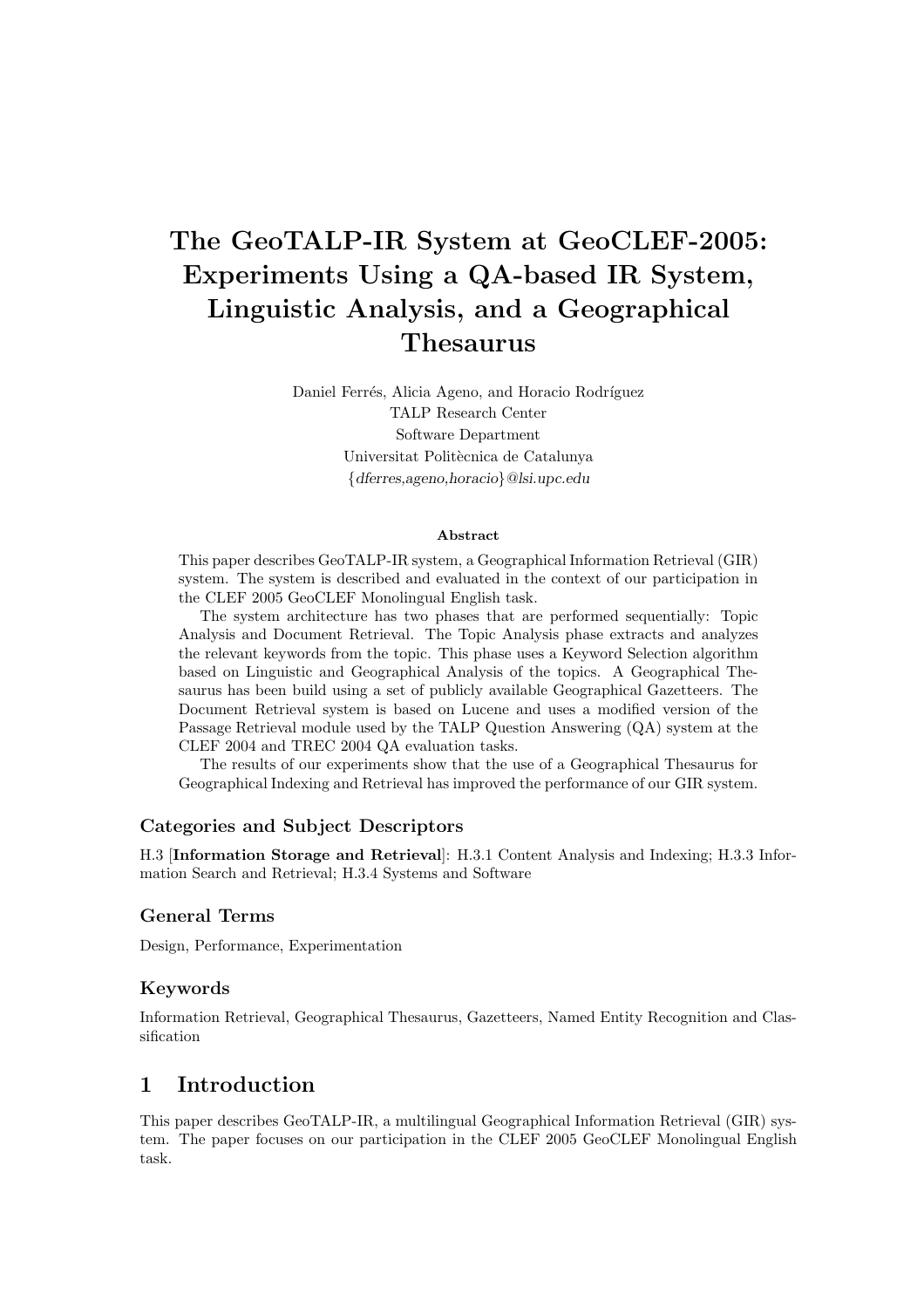The GIR system is based on Lucene, uses a modified version of the Passage Retrieval module used by the TALP Question Answering (QA) system at CLEF2004 [3] and TREC2004 [4]. We designed a Keyword Selection algorithm based on a Linguistic and Geographical Analysis of the topics. A Geographical Thesaurus (GT) has been build using a set of Geographical Gazetteers.

In this paper we present the overall architecture of GeoTALP-IR and describe briefly its main components. We also present an evaluation of the system used in the GeoCLEF 2005 evaluation.

### 1.1 GeoCLEF Task Description

GeoCLEF is a cross-language geographic retrieval task at the CLEF 2005 campaign. The goal of the task is to find as many relevant documents as possible from the document collections, using a topic set. Topics are textual descriptions with the following fields: title, description, narrative, location (e.g. geographical places like continents, regions, countries, cities, etc.) and a geographical operator (e.g. spatial relations like in, near, north of, etc.). See below an example of a topic:

```
\langlenum> GC001 \langle/num>
<orignum> C084 </orignum>
<EN-title> Shark Attacks off Australia and California </EN-title>
<EN-desc> Documents will report any information relating to shark
attacks on humans. </EN-desc>
<EN-narr> Identify instances where a human was attacked by a shark,
including where the attack took place and the circumstances
surrounding the attack. Only documents concerning specific attacks
are relevant; unconfirmed shark attacks or suspected bites are not
relevant. </EN-narr>
<EN-concept> Shark Attacks </EN-concept>
<EN-spatialrelation> near </EN-spatialrelation>
<EN-location> Australia </EN-location>
<EN-location> California </EN-location>
```
## 2 System Description

#### 2.1 Overview

The system architecture has two phases that are performed sequentially (as shown in Figure 1): Topic Analysis (TA) and Document Retrieval (DR).



Figure 1: Architecture of GeoTALP-IR system.

## 2.2 Collection Pre-processing

We have used the *Lucene*<sup>1</sup> Information Retrieval (IR) engine to perform the DR task. Before GeoCLEF 2005 we indexed the entire English collections: Glasgow Herald 1995 (GH95) and Los

<sup>1</sup>http://jakarta.apache.org/lucene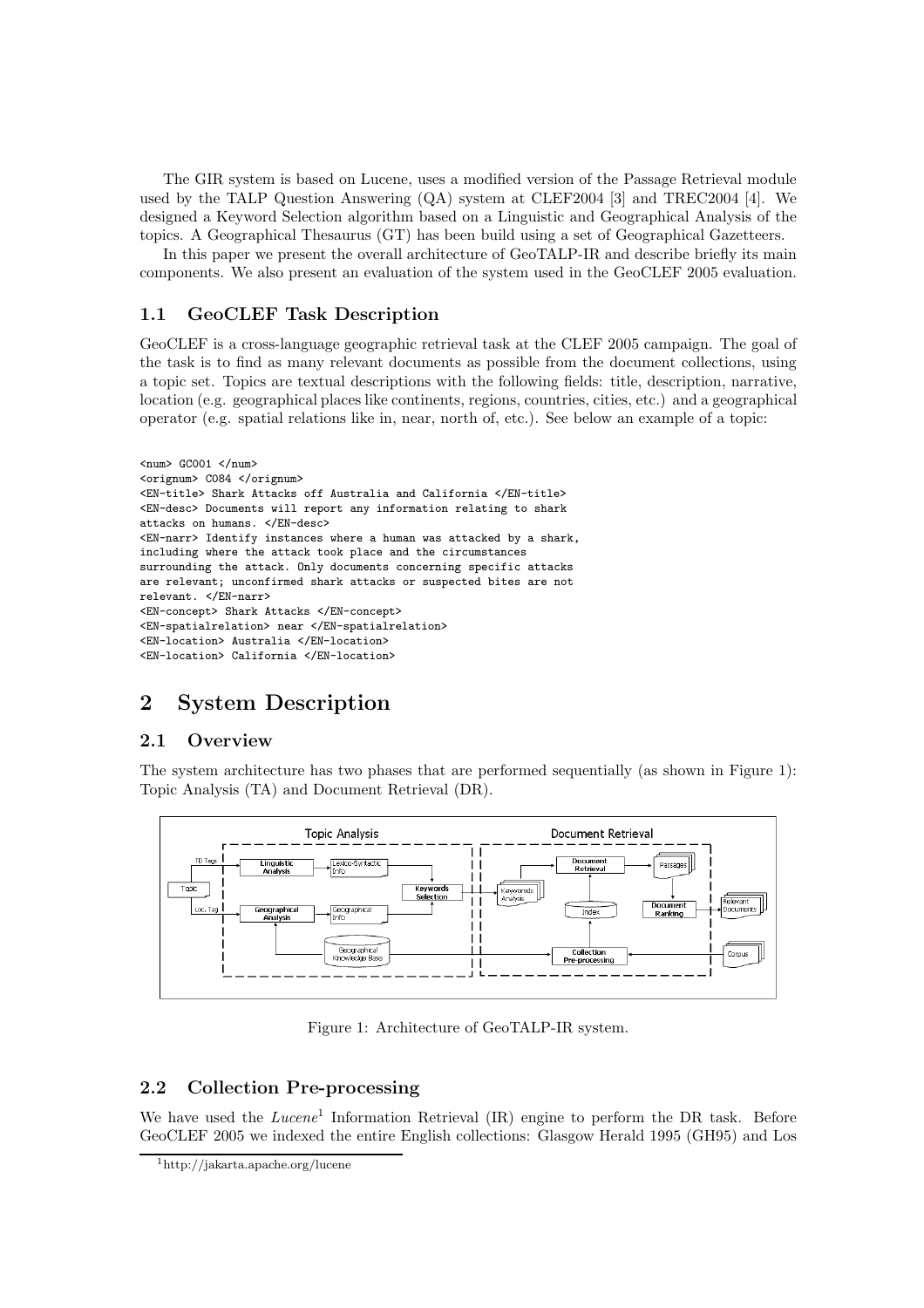Angeles Times 1994 (LAT94) (i.e. 169,477 documents). We pre-processed the whole collection with linguistic tools (described in the next sub-section) to mark the part-of-speech (POS) tags, lemmas and Named Entities (NE). After this process the collection is analyzed with a Geographical Thesaurus (described in the next sub-section). This information was used to built an index that contains the following fields for each document:

- Form Field: the original text with Named Entity Recognition that is retrieved when a query succeeds on the Lemma field.
- Lemma Field: this part is built using the lemmas of the words, POS and the results of the Named Entity Recognition and Classification (NERC) module and the Geographical Thesaurus. This text is then indexed and used in the IR module.
- Geo Field: contains all NEs classified as LOCATION or ORGANIZATION that appear in the Geographical Thesaurus. This part has the geographical information about these NE: including geographical coordinates and geographical relations with the corresponding places of its path to the top of the geographical ontology (i.e. a city like "Barcelona" contains its state, country, sub-continent and continent). If a NE is an ambiguous location, all the possible ambiguous places are stored in this field.

| Field | Indexed Content                                                       |
|-------|-----------------------------------------------------------------------|
| Form  | Watson flew off with his wife for a weekend in Barcelona, returned to |
|       | London on Monday,                                                     |
| Lemma | Watson#NNP#PERSON fly#VBD off#RP with#IN his#PRP\$ wife#NN            |
|       | for#IN a#DT weekend#NN in#IN Barcelona#NNP#LOCATION#city,#,           |
|       | return#VBD to#TO London#NNP#LOCATION#capital on#IN monday#NNP,#,      |
| Geo   | Europe#Europe#Spain#Cataluña#Barcelona#41.383_2.183                   |
|       | Europe#Europe#United_Kingdom#England#London#51.517-0.105              |

See below an example of a sequence of an indexed document:

Figure 2: Example of an indexed document.

## 2.3 Topic Analysis

The goal of this phase is to extract all the relevant keywords (with its analysis) from the topics. These keywords are then used by the Document Retrieval phase. The Topic Analysis phase has three main components: a Linguistic Analysis, a Geographical Analysis and a Keyword Selection algorithm.

#### 2.3.1 Linguistic Analysis

This process extracts lexico-semantic and syntactic information using the following set of Natural Language Processing tools:

- Morphological components, an statistical POS tagger  $(TnT)$  [1] and the WordNet lemmatizer (version 2.0) are used to obtain POS tags and lemmas. We used the  $TnT$  pre-defined model trained on the Wall Street Journal corpus.
- A modified version of the Collins parser, which performs full parsing and robust detection of verbal predicate arguments [2]. We have limited the number of predicate arguments to three: agent, direct object (or theme), and indirect object (benefactive or instrument), and use a series of robust heuristics to identify them. See [4] for more details.
- A Maximum Entropy based NERC, a Named Entity Recognizer and Classifier that identifies and classifies NEs in basic categories (person, place, organization and other). This NERC has been trained with the CONLL-2003 shared task English data set [7].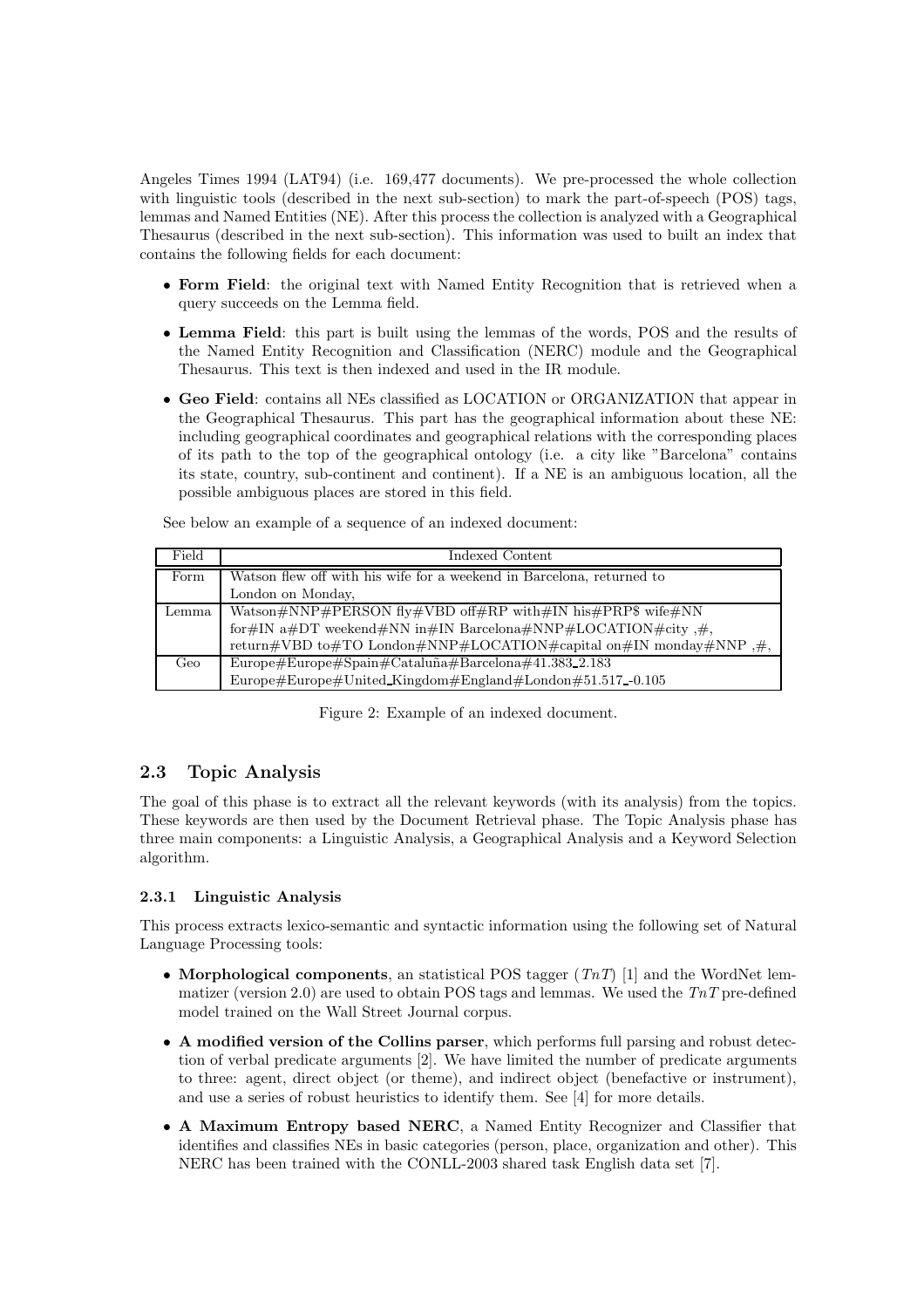• Gazetteers, with the following information: location-nationality relations (e.g. Spain-Spanish) and actor-action relations (e.g. write-writer).

#### 2.3.2 Geographical Analysis

The Geographical Analysis is applied to the Named Entities provided by the location tag  $\leq$ ENlocation>), and the Named Entities from the Title and Description tags that have been classified as LOCATION or ORGANIZATION by the NERC module. This analysis has two main components:

- Geographical Thesaurus: this component has been built joining three gazetteers that contain entries with the places and their geographical class, coordinates, and other information:
	- 1. GEOnet Names Server (GNS)<sup>2</sup>: a gazetteer covering worldwide excluding the United States and Antarctica, with 5.3 million entries. Each gazetteer entry contains a geographical name (toponym) and its geographical coordinates (latitude, longitude), language of the geographical name and other features (e.g. country, first administrative division).
	- 2. Geographic Names Information System (GNIS)<sup>3</sup>, contains information about physical and cultural geographic features in the United States and its territories. This gazetteer has 2.0 million entries, but we used a subset (39,906) of the most important geographical names.
	- 3. GeoWorldMap<sup>4</sup> World Gazetteer: a gazetteer with approximately 40,594 entries of the most important countries, regions and cities of the world.



Figure 3: Geographical ontology.

Each one of these gazetteers have a different set of classes. We have mapped this sets to our set of classes (see Figure 3), which includes the most common classes and the most important (i.e. country is not common, but important)). The resulting thesaurus contains approximately 3.7 million of places with its geographical class. This step is similar to the [5] approach, but they used a limited number of locations (only the 50,000 most important).

• NEC correction filter: a filter for correcting some common errors in the LOCATION-PERSON and ORGANIZATION-PERSON ambiguity classes have been implemented. This filter stores all the NEs classified as PERSON in the document; for each one of these NEs extracts and stores in a hash all the tokens that compose the NE. Then, for each NE of the document classified as LOCATION or ORGANIZATION checks if the NE exists in the document hash. If the NE exists then its class is changed to PERSON.

 ${}^{2}$ GNS. http://gnswww.nima.mil/geonames/GNS/index.jsp

 $^3{\mbox{\bf GNIS}}.$ http://geonames.usgs.gov/geonames/stategaz

<sup>4</sup>Geobytes Inc.: Geoworldmap database containing cities, regions and countries of the world with geographical coordinates. http://www.geobytes.com/.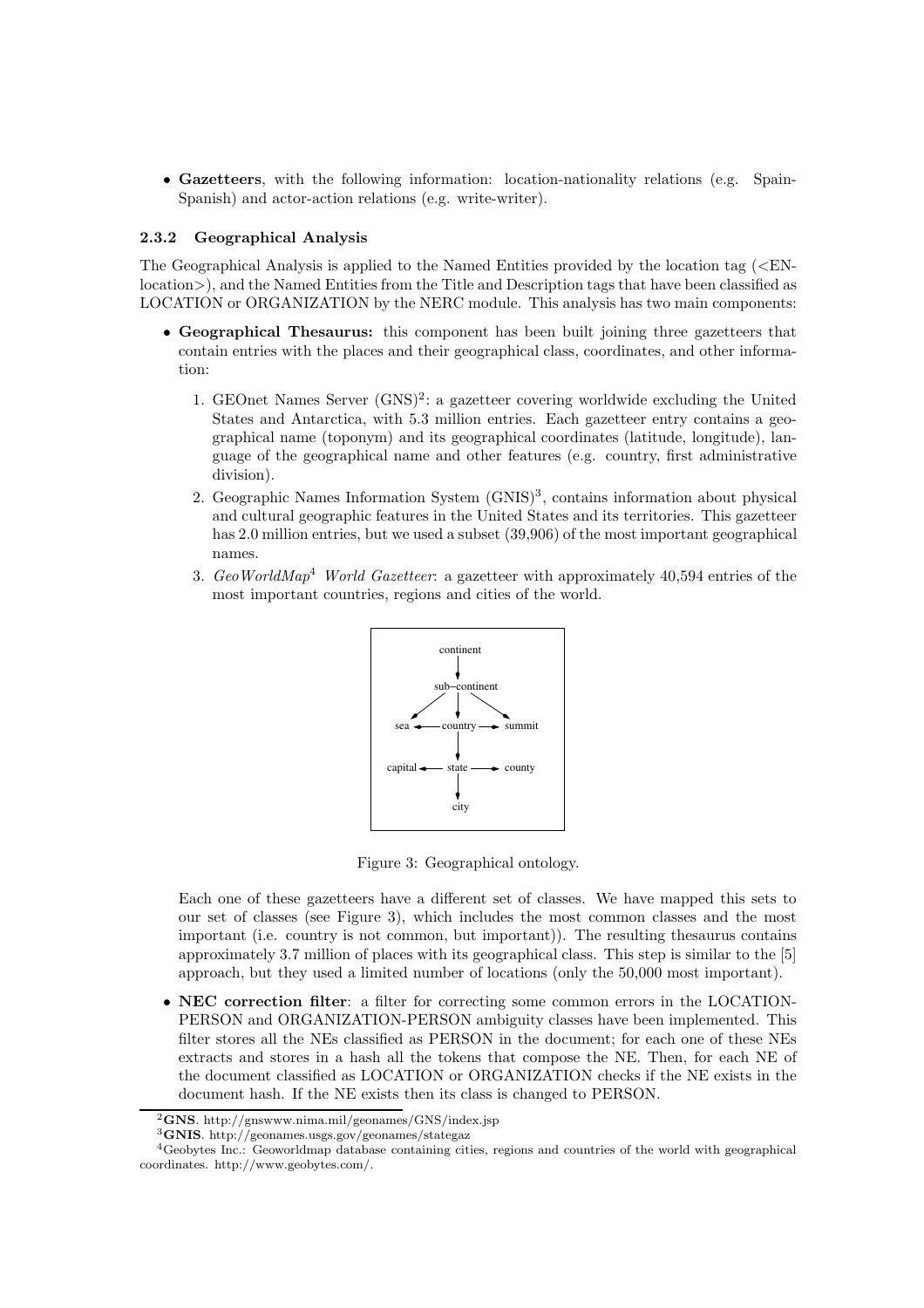#### 2.3.3 Topic Keywords Selection

We designed an algorithm for extracting the most relevant keywords of each topic. These keywords are then passed to the Document Retrieval phase. The algorithm is applied after the Linguistic and Geographical analysis and has the following steps:

- 1. Initial Filtering. First, all the punctuation symbols and stopwords are removed from the analysis of the title, description and geographical tags.
- 2. Title Words Extraction. All the words from the title tag are obtained.
- 3. Description Chunks Filtering. All the Noun Phrase base chunks from the description tag that contain a word with a lemma that appears in one or more words from the title are extracted.
- 4. Description Words Extraction. The words that pertain to the chunks extracted in the previous step and haven't a lemma appearing in the words of the title are extracted.
- 5. Join Title, Description and Location Words Analysis. The words extracted from the title and description and the geographical tag are joined.

|                  | EN-title           | Environmental concerns in and around the Scottish Trossachs |  |  |  |
|------------------|--------------------|-------------------------------------------------------------|--|--|--|
| Topic            | EN-desc            | Find articles about environmental issues and concerns in    |  |  |  |
|                  |                    | the Trossachs region of Scotland.                           |  |  |  |
|                  | EN-location        | the Scottish Trossachs                                      |  |  |  |
|                  | Title              | Environmental concerns Scottish Trossachs                   |  |  |  |
|                  | Stopword Filtering |                                                             |  |  |  |
|                  | Title              | Environmental, concerns, Scottish, and Trossachs            |  |  |  |
|                  | Extracted words    |                                                             |  |  |  |
| Keyword          | Description Chunks | [environmental issues] [Trossachs region]                   |  |  |  |
| <b>Selection</b> |                    |                                                             |  |  |  |
|                  | Description        | issues and region                                           |  |  |  |
|                  | Words Extraction   |                                                             |  |  |  |
|                  |                    | Environmental#environmental#JJ concerns#concern#NNS         |  |  |  |
|                  | Selected           | issues#issue#NNS region#region#NN                           |  |  |  |
|                  | Keywords           | $\text{scottish#Scottish#NNP#misc#location("Scotland")}$    |  |  |  |
|                  |                    | Trossachs#trossachs#NNP                                     |  |  |  |

Figure 4: Keyword Selection example.

#### 2.4 Document Retrieval

The main function of the Document retrieval component is to extract relevant documents that are likely to contain the information needed by the user. Document retrieval is performed using the Lucene Information Retrieval system. Lucene uses the standard tf.idf weighting scheme with the cosine similarity measure, and allows ranked and boolean queries. The document retrieval algorithm uses a data-driven query relaxation technique: if too few documents are retrieved, the query is relaxed by discarding the keywords with the lowest priority. The reverse happens when too many documents are extracted. Each keyword is assigned a priority using a series of heuristics fairly similar to [6]. For example, a proper noun is assigned a higher priority than a common noun, the adverb is assigned the lowest priority, and stop words are removed.

The main options of the Document Retrieval phase are:

• Query types: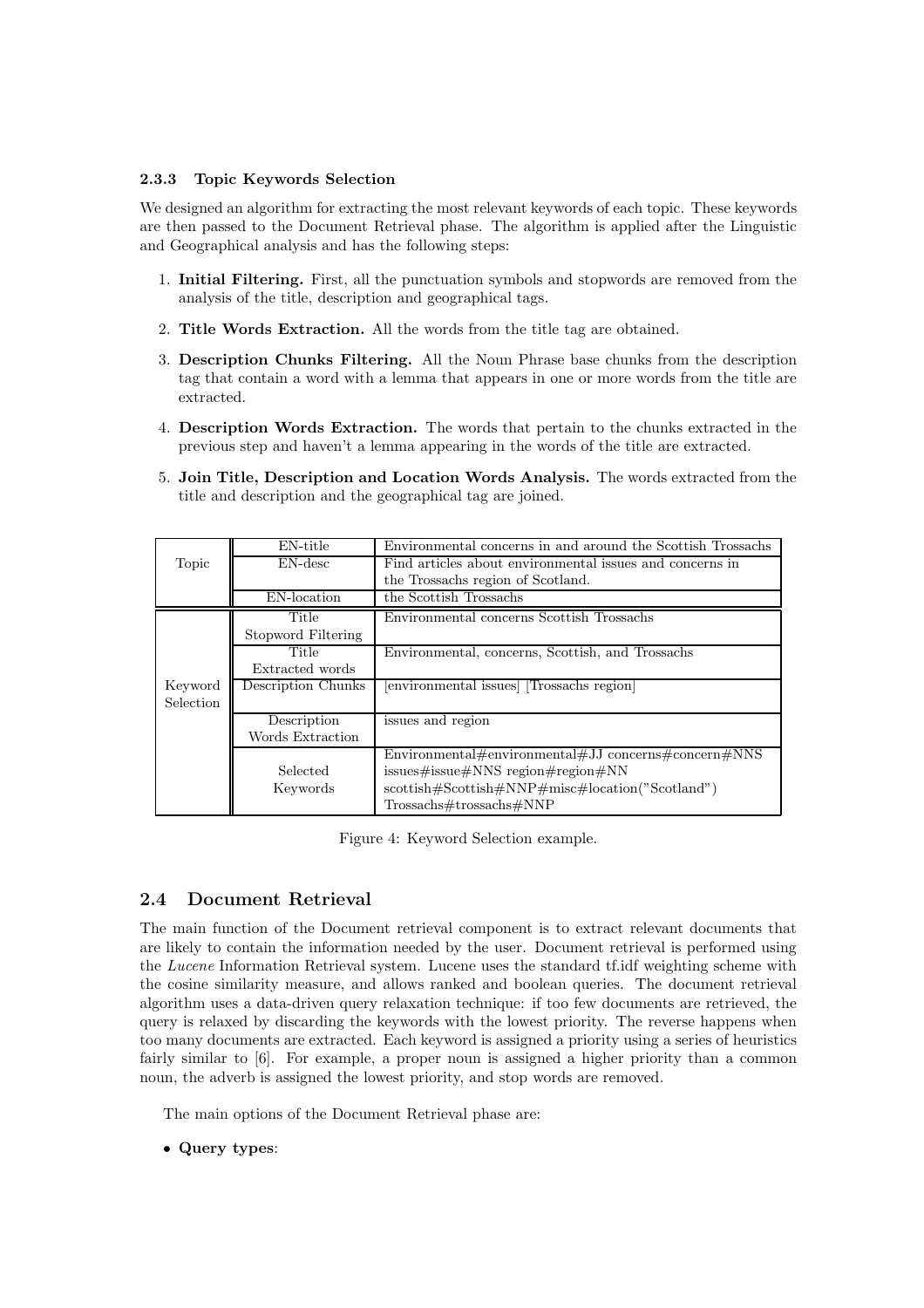- Boolean queries: all the keywords must appear in the documents retrieved. Lucene allows boolean queries and returns a score for each retrieved document.
- Ranked queries: Lucene does ranked queries with tf·idf and cosine similarity.
- $-$  Boolean+Ranked queries: this mode joins documents from boolean and ranked queries, giving priority to the documents from the boolean query.

#### • Geographical Search Mode:

- $-$  Lemma field: this search mode implies that all the keywords that are Named Entities detected as LOCATION are searched in the "Lemma" field part of the index.
- $-$  Geo field: this search means that the NEs tagged as LOCATION and detected as keywords will be searched at the "Geo" index field.

#### • Geographical Search Policy:

 $-$  *Strict search*: this search policy can be enabled when the "Geo" Field search is running, and serves to find a LOCATION with exactly all this ontological path and coordinates search for the following classes: country and region. As an example the following location ("Australia") with its ontological information and coordinates: Oceania#Oceania#Australia#-25.0 135.0

Then "Australia" is searched in the index with exactly this form.

 $-$  Relaxed search: this search policy can also be enabled when the "Geo" field search is running, instead of the case of countries and regions, this mode searches without coordinates. The previous example was the search of the location "Australia" with its information:

Oceania#Oceania#Australia

In this case, the search is more flexible and all the cities and regions inside Australia will be returned, as an example this location will be found:

Oceania#Oceania#Australia#Western Australia#Perth#-31.966 115.8167

#### 2.5 Document Ranking

This component joins the documents provided by the Document Retrieval phase. If the query type is boolean or ranked it returns the first 1000 top documents with their Lucene score. In the case of a query mode boolean+ranked, first gives priority to the documents retrieved from the boolean query and holds their score. Then, the documents provided by the ranked query are added to the list of relevant documents, but their score is then re-scaled using the score of the last boolean document retrieved (the document with lower score of the boolean retrieval). Finally, the first 1000 top documents are selected.

## 3 Experiments

We designed a set of four experiments that consists in applying different query strategies and tags to an automatic GIR system (see Table 1). Two baseline experiments have been done: the runs  $qecta lpIR1$  and  $qecta lpIR2$ . These runs differ uniquely in the query type used: a boolean+ranked retrieval in geotalpIR1 run and only ranked retrieval in geotalpIR2 run. These runs used the Title and Description tags, and they use the "lemma" index field. The third run ( $geothpIR3$ ) differ from the previous ones in the use of the Location tag (uses Title, Description and Location) and uses the "Geo" field instead of the "lemma" field. The "Geo" field is used with a Strict search policy. This run also uses a *boolean+ranked* retrieval. The fourth run ( $\text{geotalpIR4}$ ) is very similar to the third run (geotalpIR3), but uses a Relaxed search policy.

In these experiments we can expect to see a considerable difference between the two first runs and the last ones, because the two last ones used an index with geographical knowledge. The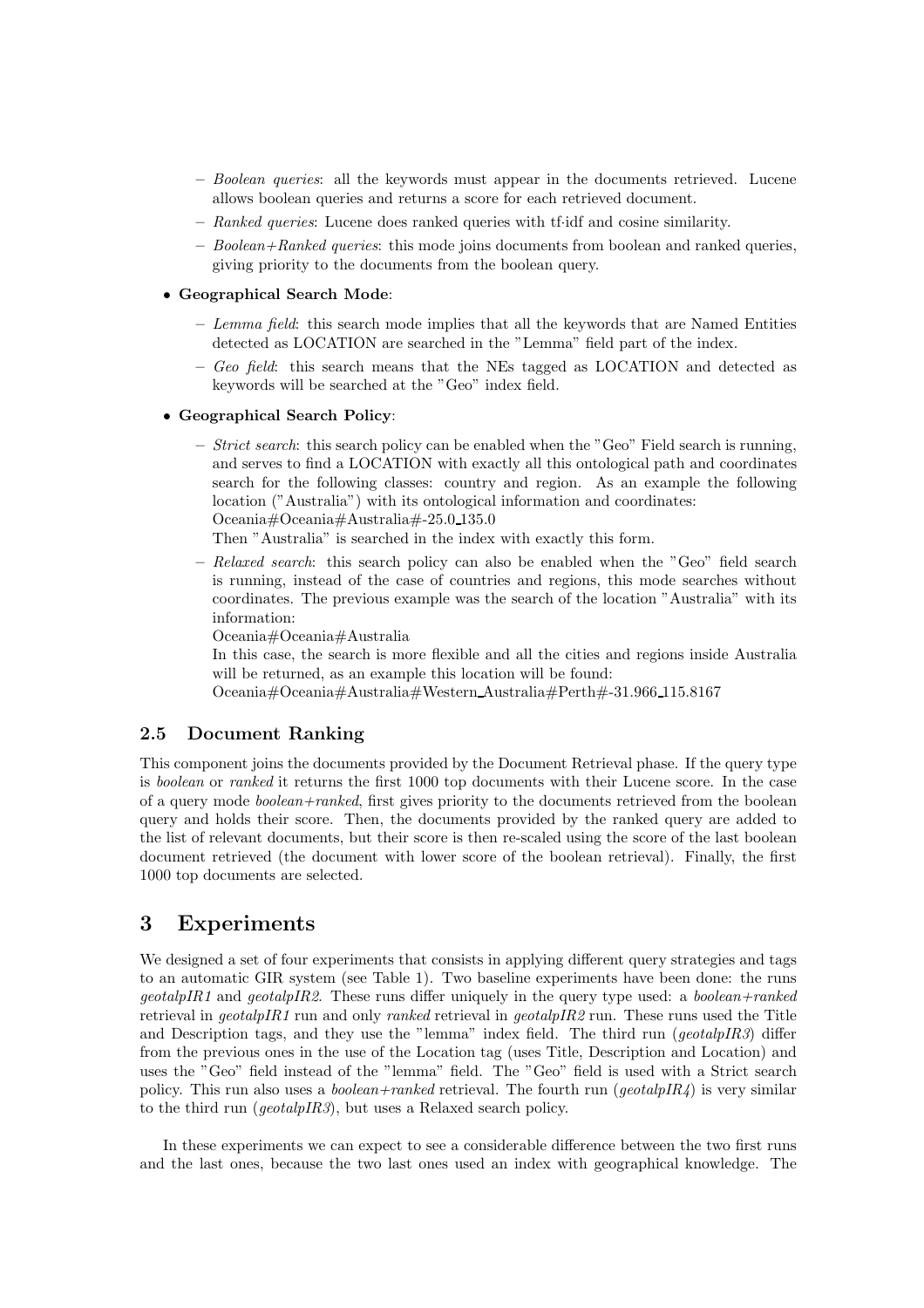Table 1: Description of the Experiments at GeoCLEF 2005.

| Iterate It is contributed to the interesting the computer to a second the second |          |      |                                                |       |                        |  |  |  |
|----------------------------------------------------------------------------------|----------|------|------------------------------------------------|-------|------------------------|--|--|--|
| Run                                                                              | Run type | Tags | Query Type                                     |       | Geo. Index Geo. Search |  |  |  |
|                                                                                  |          |      | geotalpIR1    automatic TD Boolean+Ranked      | Lemma |                        |  |  |  |
| <b>geotalpIR2</b> automatic TD                                                   |          |      | Ranked                                         | Lemma | -                      |  |  |  |
|                                                                                  |          |      | geotalpIR3    automatic TDL Boolean+Ranked     | Geo   | Strict                 |  |  |  |
|                                                                                  |          |      | <b>geotalpIR4</b> automatic TDL Boolean+Ranked | Geo   | Relaxed                |  |  |  |

fourth run is expected to be better than the third, due to the use of a relaxed search policy, that can increase the recall. In the other hand, we omitted the use of the operation tag (e.g. south, in, near, around,...) because our system is not prepared to deal with this information. Finally, the use of the location tag in the last runs is not so relevant, because our NERC and Geographical Thesaurus are able to detect all the locations from the Title and Description tags with high performance.

## 4 Results

The results of the GeoTALP-IR system at the GeoCLEF 2005 Monolingual English task are summarized in Table 2. This table has the following IR measures for each run: Average Precision, R-Precision, Recall, and the increment over the median average precision (0.2063) obtained by all the system that participated in the GeoCLEF 2005 Monolingual English task.

The results show a substantial difference between the two first runs and the two last ones, specially in the recall measure:  $49.51\%$  and  $49.22\%$  in the first and second run (geotalpIR1 and geotalpIR2) and 62.35% and 66.83% in the third and fourth run (geotalpIR3 and geotalpIR4). The recall is also improved by the use of Geographical Knowledge and a relaxed search policy over the "Geo" Field as is seen in the fourth run (geotalpIR4). Finally, in the last run (geotalpIR4) we obtained a results about  $+8.14\%$  better than the median average (0.2063) obtained by all the runs from the participants in the GeoCLEF-2005 task.

| Run                        | Tags |        |        | $1000 \; 2.$ QCOOTLE 2009 RSURS.<br>AvgP. R-Prec. Recall $(\%)$ | Recall   | $\overline{\Delta \text{AvgP}}$ . Diff. $(\%)$ |
|----------------------------|------|--------|--------|-----------------------------------------------------------------|----------|------------------------------------------------|
|                            |      |        |        |                                                                 |          | over GeoCLEF AvgP.                             |
| geotalpIR1 $\parallel$     | TD   | 0.1923 | 0.2249 | 49.51%                                                          | 509/1028 | $-6.78\%$                                      |
| geotalpIR2 $\parallel$     | TD   | 0.1933 | 0.2129 | 49.22%                                                          | 506/1028 | $-6.30\%$                                      |
| geotalpIR3 $\parallel$ TDL |      | 0.2140 | 0.2377 | 62.35%                                                          | 641/1028 | $+3.73%$                                       |
| geotalpIR4 $\parallel$ TDL |      | 0.2231 | 0.2508 | 66.83%                                                          | 687/1028 | $+8.14\%$                                      |

 $Table 2: CoCIFF 2005 results.$ 

## 5 Conclusions

This is our first participation in a IR task. Our approach is based in a QA-based IR system for Document Retrieval and a Linguistic and Geographical Analysis of the collections and topics. We conclude that the use of a Geographical Thesaurus for Geographical Indexing and Retrieval has improved the performance of our GIR system.

As a future work we propose the following improvements to the system: i) analysing the topics using WordNet, ii) the use of the spatial operator and narrative tags, iii) improving the boolean IR strategy, and iv) the resolution of geographical ambiguity problems.